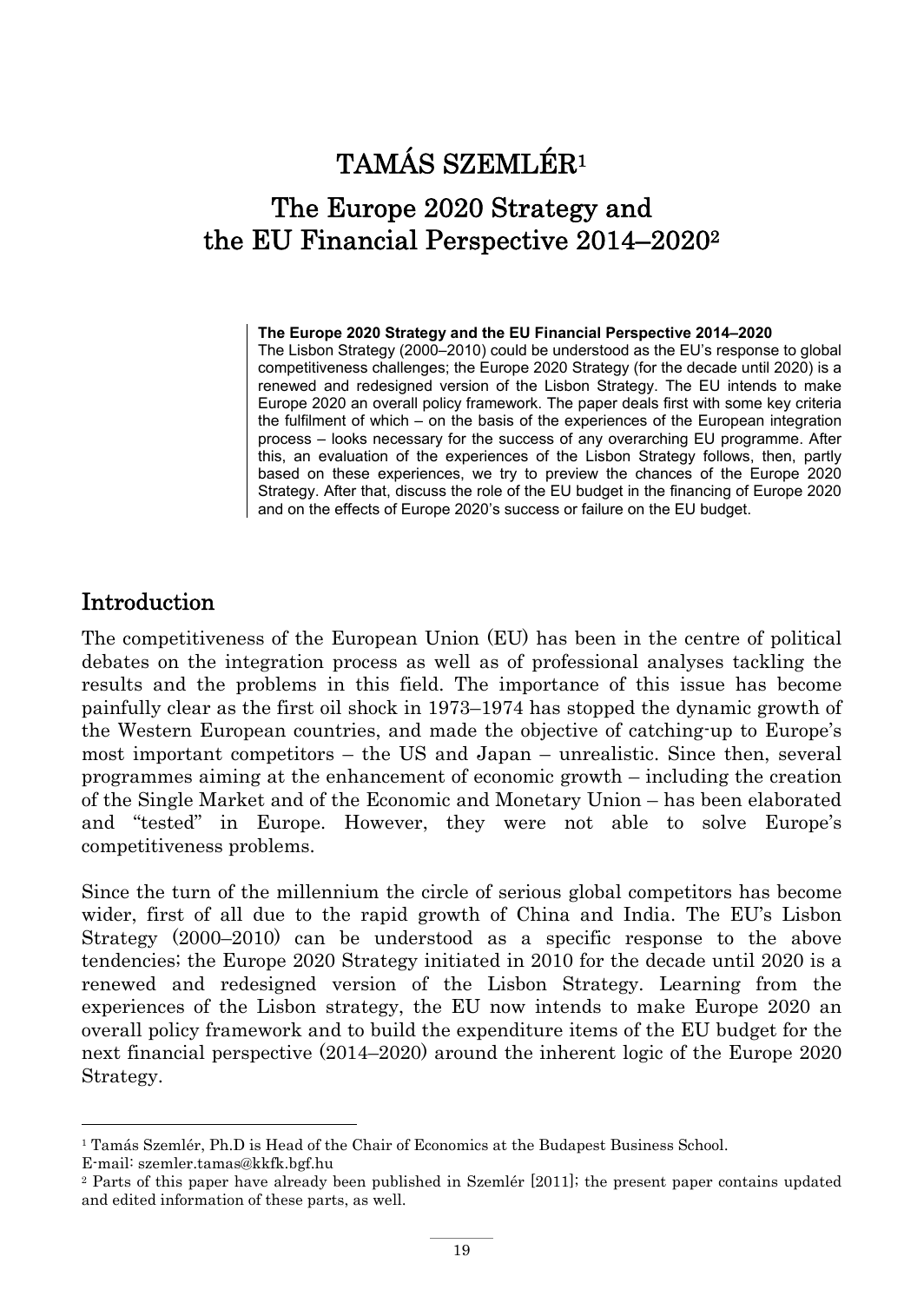The paper deals first with some key criteria the fulfilment of which – on the basis of the experiences of the European integration process – looks necessary for the success of any overarching EU programme. After this, an evaluation of the experiences of the Lisbon Strategy follows, then, partly based on these experiences, we try to preview the chances of the Europe 2020 Strategy. After that, we discuss the role of the EU budget in the financing of Europe 2020 and on the effects of Europe 2020's success or failure on the EU budget.

### 1. How can a European strategy be successful?

News about the developments of the European integration process tackle very often the difficulties of progress. There is much less information on spectacular successes – one of the reasons is certainly that such successes are generally reached as a result of hard work during a longer period of time. But we can certainly ask the question: what are the necessary conditions of the success of a long-term EU programme?

First of all, a long-term objective – we may call it vision – is necessary. It is also important that all (or most) Member States should agree on this vision and fully support it (as an objective of their own). The fulfilment of these criteria is the precondition of any political decision, even in the case of important compromises (which are characteristic for the EU's development).

However, any vision alone is very far from being sufficient. It is also important that the long-term objective(s) should be realistic. In order to assure a realistic approach, setting intermediary deadlines and objectives can be very useful. These deadlines and objectives make possible the evaluation of progress made, and  $-$  if necessary  $-$ , can indicate the necessity of changing the process. Flexibility is also an important part of the system, as inflexible intermediate objectives could even be harmful for progress.

In order to reach the objectives of an overarching strategy, beyond final and intermediary objectives, also adequate tools are necessary. We understand here tools in a broad sense, including e.g. financial resources, as well as institutional and decision-making mechanisms related to the given programme.

The fulfilment of all the conditions mentioned above is, of course, no guarantee for success. Success may depend on a lot of factors, including first of all the content of the given programme as well as the external environment. However, in the two most important EU "projects" of the last decades – the establishment of the Single Market and the creation of the Economic and Monetary Union – the fulfilment of these conditions has to a great extent contributed to their success.

In the case of the Single Market, after the announcement of the "project" in 1986, there were seven years for the realisation of the final objective – the free movement of goods, services, capital and workforce (since the entry into force of the Maastricht Treaty: persons) within the European Community. During these seven years, the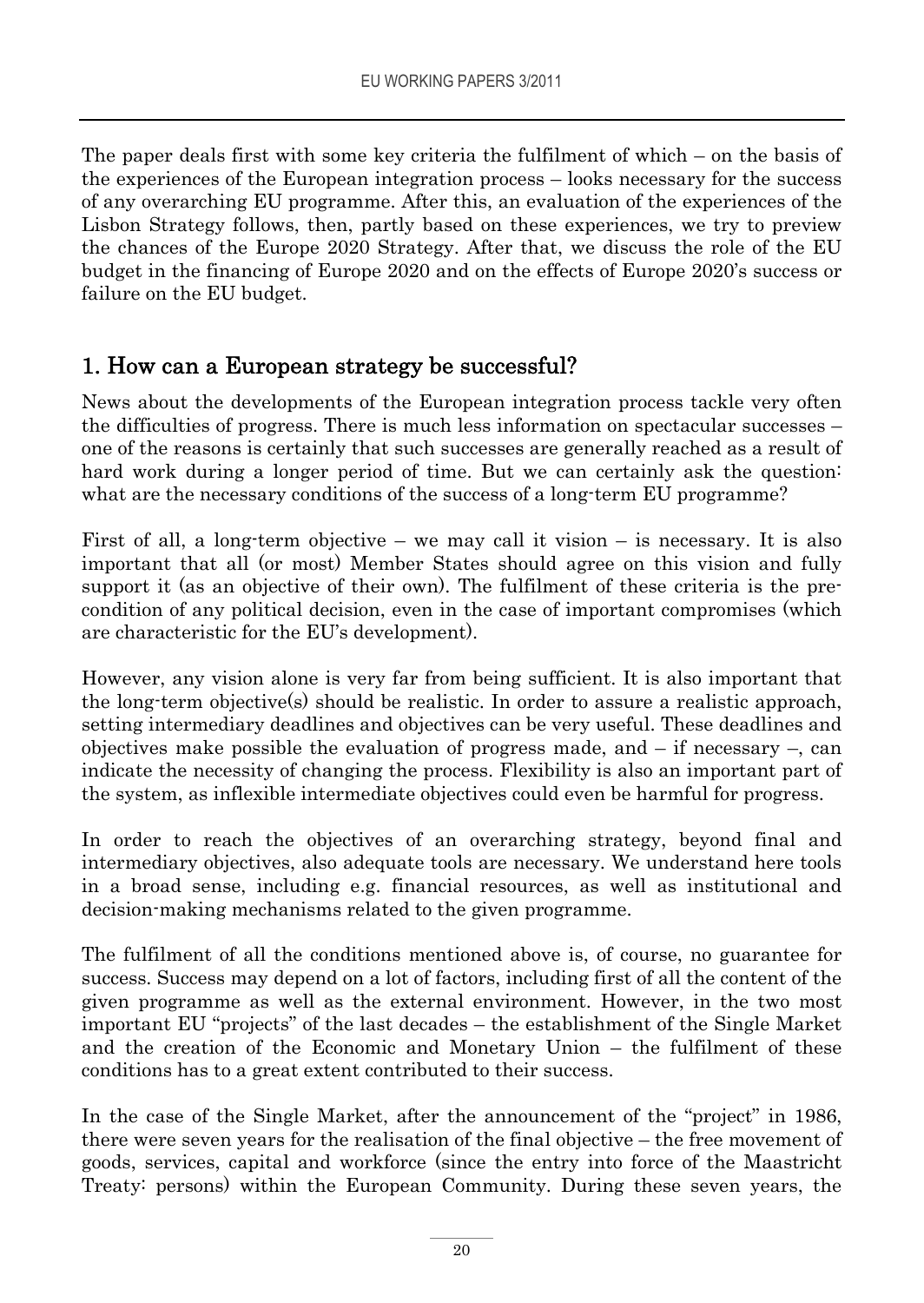Member States have negotiated and accepted more than 200 legal acts concerning very different fields of life including e.g. tax policy, business regulation and professional qualifications.3 Despite the fact that there are still exceptions from the four freedoms (the most general and probably most well-known problem being the imperfections related to the free movement of services), the establishment of the Single Market can be considered as one of the greatest successes of European integration.

In the case of the Economic and Monetary Union, the Member States – having learned the lessons of the failure in the first half of the 1970s – have agreed in the early 1990s on a detailed set of criteria and on an exact timetable. Regarding the timetable, we should emphasise the importance of the explicitly built-in flexibility and the strict final deadline<sup>4</sup>: without these, the beginning of the third stage of the Economic and Monetary Union could have raised serious problems.5 The preparations and the continuous fine-tuning included the elaboration of the institutional setup as well as of the regulations for the period after the introduction of the euro (e.g. the functioning of the European Central Bank, of the European System of Central Banks, as well as of the Stability and Growth Pact).6 Despite all its imperfections and actual problems, the Economic and Monetary Union is still one of the most spectacular examples to illustrate that – with adequate tools and mechanisms – even objectives that may seem unrealistic in the beginning of a visionary "project" can be reached.<sup>7</sup>

In order to judge the prospects of the Europe 2020 Strategy, it is useful to examine the presence or the lack of the above-discussed criteria. It is also useful to compare available information on the functioning of the Europe 2020 Strategy – including the proposal of the European Commission to build the 2014–2020 financial perspective of the EU budget on the logic of the Europe 2020 – with the system and the experiences of the Lisbon Strategy.

 $\overline{a}$ 

<sup>3</sup> http://europa.eu/abc/history/1980-1989/index\_en.htm, last accessed: 29 February 2012 4 The Maastricht Treaty did not fix the exact time of the beginning of the third stage of the Economic and Monetary Union, but laid down that it should be – in any case – in 1999 at the latest.  $\mathcal{F}$  If by the end of 1997 the date for the beginning of the third stage has not been set, the third stage shall start on 1 January 1999. (…) " Source: Treaty on European Union, Article 109j, 4., http://eur-

lex.europa.eu/en/treaties/dat/11992M/htm/11992M.html (last accessed: 3 March 2012). As it turned out,

this planned, at the same time flexible *and* strict deadline has proved to be very useful.<br><sup>5</sup> Flexibility with regard to the interpretation of the criteria was also important – although there are important doubts about the positive nature of the approach used.

<sup>6</sup> Of course, it is true that present problems of the Economic and Monetary Union are rooted – according to many analysts since the beginning of the "project" – in problems related to the content of the conditions, first of all in the lack of sufficient harmonisation of economic (in particular, fiscal) policies of the countries involved.

<sup>7</sup> One should not forget that the establishment of the Cohesion Fund is also closely related to the Economic and Monetary Union. The objective was to assure additional external financial resources for development for the (then) poorest four EU Member States (Greece, Ireland, Portugal and Spain – all of them having a GDP/capita indicator under 90% of the EU average) for the period of their preparation (meaning also a strict budgetary policy, a reduction of spending) for the Economic and Monetary Union. For a short summary of the conditions, see e.g.: http://ec.europa.eu/regional\_policy/funds/procf/cf\_en.htm, last accessed: 10 March 2012.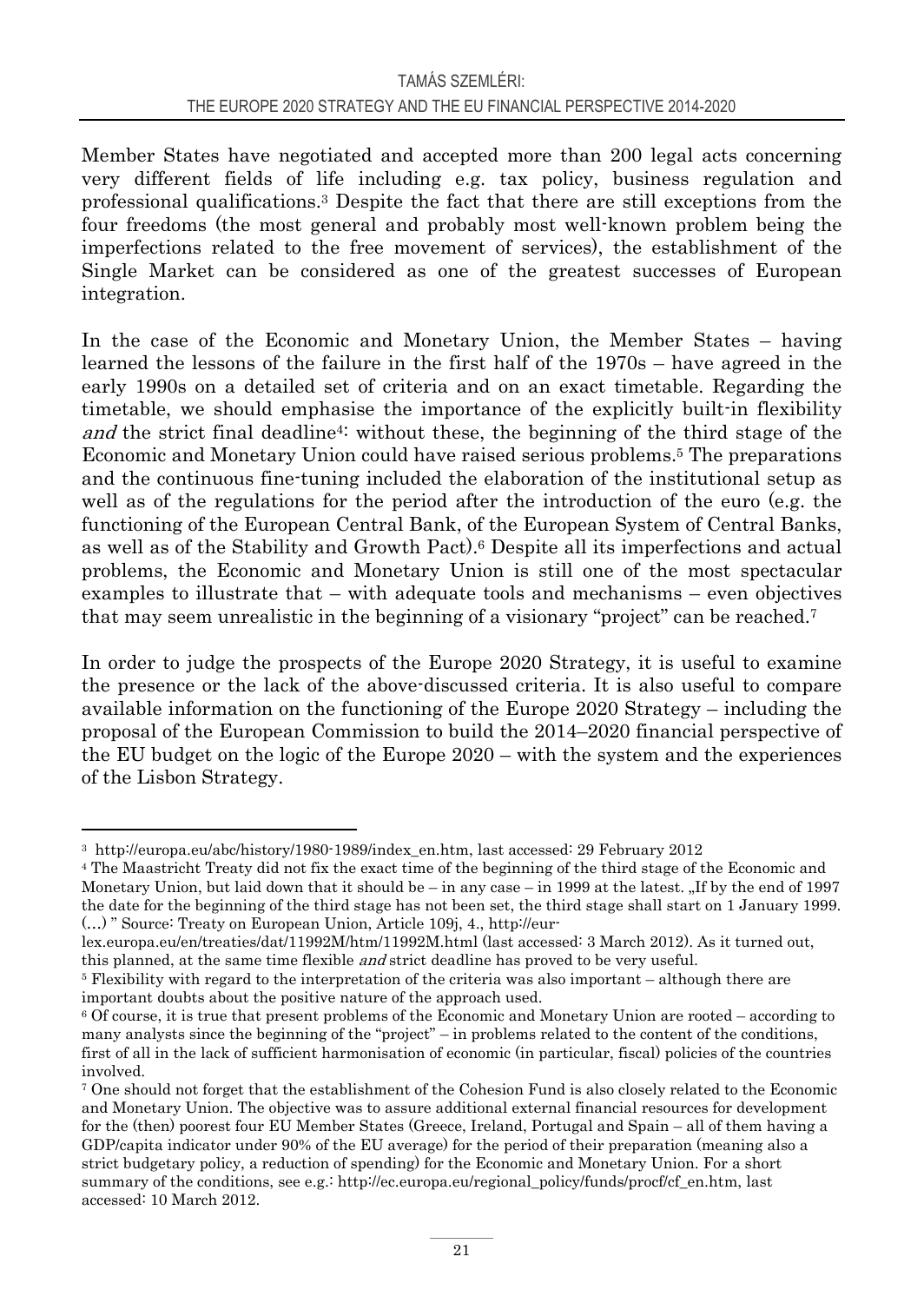### 2. The experiences of the Lisbon Strategy

The Lisbon Strategy – announced in 2000 and containing quantified objectives for 2010 – was not lacking ambitious visions. According to the objectives set by the strategy which was based on three pillars (economic, social and environmental), by 2010, the EU should have become the most competitive area in the world, substantially improving by that time the level of employment and social cohesion.<sup>8</sup> These objectives were, of course, nice, but have been regarded sceptically by many observers since the beginning. Scepticism was based to a great extent on the fact that no substantial new EU-level tools have been created to facilitate the realisation of the strategy:9 its execution has been the task of the Member States, while EU-level coordination – purged from compulsory elements – has been based on the so-called open coordination mechanism.10

A few years after the start it has become clear that scepticism was not unfounded. The programme was meticulously reviewed in 2005, and, based on the results of the review, some changes took place. These took into account first of all the critics and recommendations expressed in the report of the expert group led by Wim Kok.11 Since 2005, coordination has become less complicated, and the integrated guidelines for economic growth and employment have also explicitly taken into account the economic environment (they have been elaborated simultaneously with the microand macroeconomic prospects). These guidelines have constituted the basis of both the EU Lisbon Programme and the so-called National Reform Programmes.12 The practically continuous monitoring of the programmes (including a yearly review) has made practically immediate corrections possible (but not obligatory).

The views on the effectiveness of the renewed Lisbon Strategy are diverging: while some analysts were inclined to see considerable progress, others underlined the effects of conjuncture behind the improving tendencies in the case of some indicators

<sup>9</sup>, No new process is needed. The existing Broad Economic Policy Guidelines and the Luxembourg, Cardiff and Cologne processes offer the necessary instruments, provided they are simplified and better coordinated, in particular through other Council formations contributing to the preparation by the

<sup>8</sup> As it is stated in the Presidency Conclusions of the 2000 Lisbon European Council: "The Union has today set itself a **new strategic goal** for the next decade: to become the most competitive and dynamic knowledgebased economy in the world, capable of sustainable economic growth with more and better jobs and greater social cohesion" (European Council [2000]).

ECOFIN Council of the Broad Economic Policy Guidelines". Source: Presidency Conclusions, Lisbon European Council, 23 and 24 March 2000,

http://www.consilium.europa.eu/uedocs/cms\_data/docs/pressdata/en/ec/00100-r1.en0.htm, last accessed: 11 March 2012.

<sup>&</sup>lt;sup>10</sup> For a short description of the mechanism, see:

http://europa.eu/scadplus/glossary/open\_method\_coordination\_en.htm, last accessed: 14 March 2012. 11 Facing the challenge: the Lisbon strategy for growth and employment. Report from the High Level Group chaired by Wim Kok, November 2004, http://ec.europa.eu/research/evaluations/pdf/archive/fp6 evidence-

base/evaluation\_studies\_and\_reports/evaluation\_studies\_and\_reports\_2004/the\_lisbon\_strategy\_for\_growt h\_and\_employment\_\_report\_from\_the\_high\_level\_group.pdf, last accessed: 14 March 2012. 12 For the details of the mid-term changes, see: European Council [2005].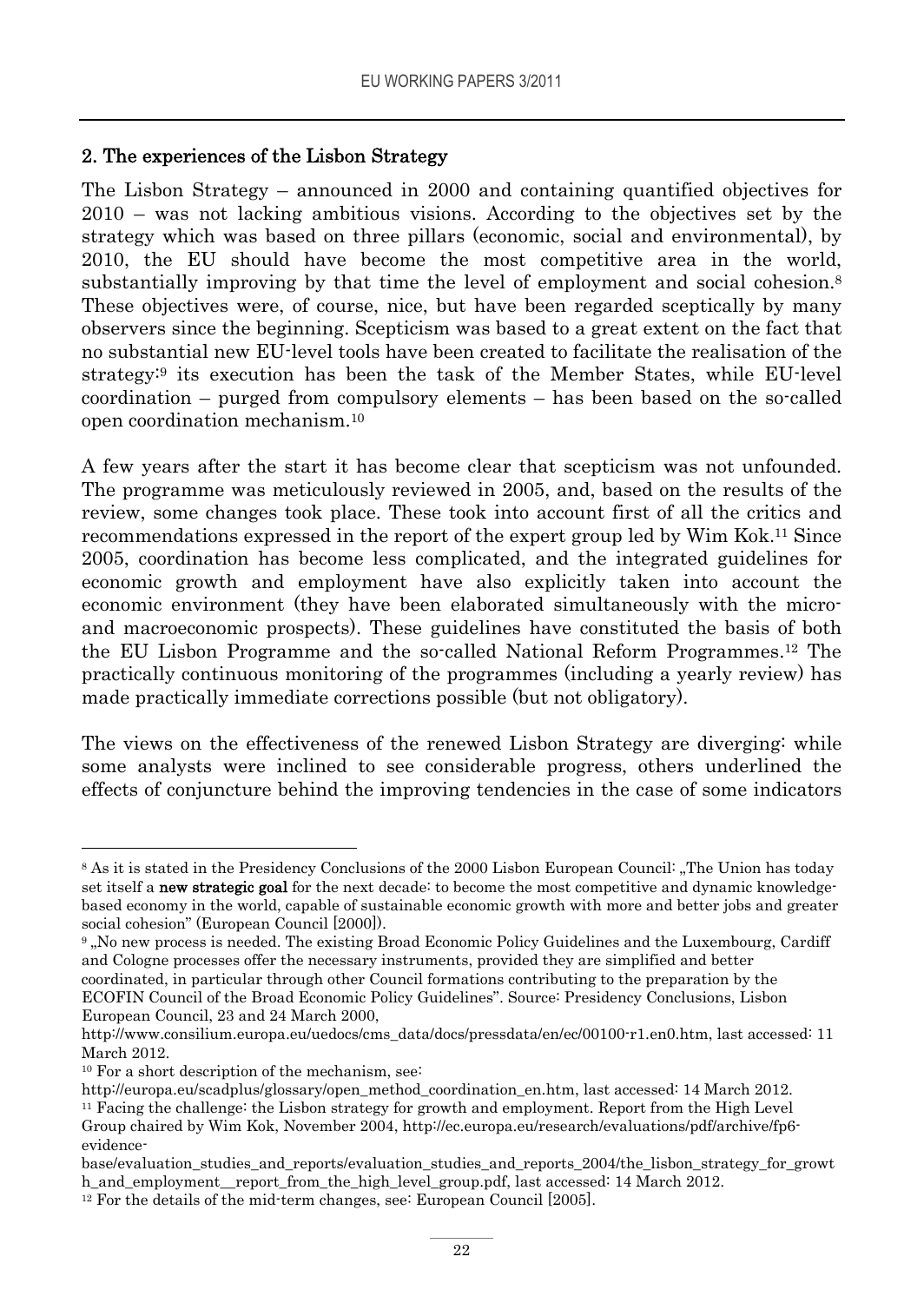in 2006–2007.13 The renewed Lisbon Strategy could not enjoy a long "calm" period which could have allowed accumulate enough experience to decide such a debate: since 2008, the financial and economic crisis has overwritten all previous expectations and scenarios. The reflection on a fundamental reform of the Lisbon Strategy (expiring in 2010 anyway) has already been on the Agenda, and the dramatically changing circumstances have made this reflection even more urgent.

### 3. The Europe 2020 Strategy

The Europe 2020 Strategy was presented by a European Commission document<sup>14</sup> published on 3 March 2010. The publication of the document was preceded by a public consultation.15 As a result, the objectives and the key areas outlined in the document – and part of which has already been present in the Lisbon Strategy – did not cause any surprise.

The novelty of the Europe 2020 Strategy consists in its coherent structure. This includes the overarching priorities, the objectives (more than before 2010, and all objectives actualised according to the situation in 2010) and the so-called flagship initiatives (see Table 1 for these key elements of the Europe 2020 Strategy). Europe 2020 has been finalised and approved on 17 June 2010 by the European Council.16

Table 1. Key elements of the Europe 2020 Strategy

"Europe 2020 puts forward three mutually reinforcing priorities.

- Smart growth: developing an economy based on knowledge and innovation.
- Sustainable growth: promoting a more resource efficient, greener and more competitive economy.
- Inclusive growth: fostering a high-employment economy delivering social and territorial cohesion.

The EU needs to define where it wants to be by 2020. To this end, the Commission proposes the following EU headline targets:

<sup>&</sup>lt;sup>13</sup> The debate can also be captured in the following lines: "Until the crisis hit, Europe was moving in the right direction. Labour markets were performing well with participation levels rising to 66% and unemployment levels dropping to 7%, while (…) EU GDP growth was just short of the Lisbon Strategy's envisaged 3% average growth. Although some of this progress was undoubtedly due to cyclical factors, developments in labour markets in particular owed much to the structural reform efforts of EU Member States". Source: European Commission [2009a].

<sup>14</sup> European Commission [2010a].

<sup>15</sup> The public consultation was open between 24 November 2009 and 15 January 2010, and was based on European Commission [2009b].

<sup>16</sup> European Council [2010].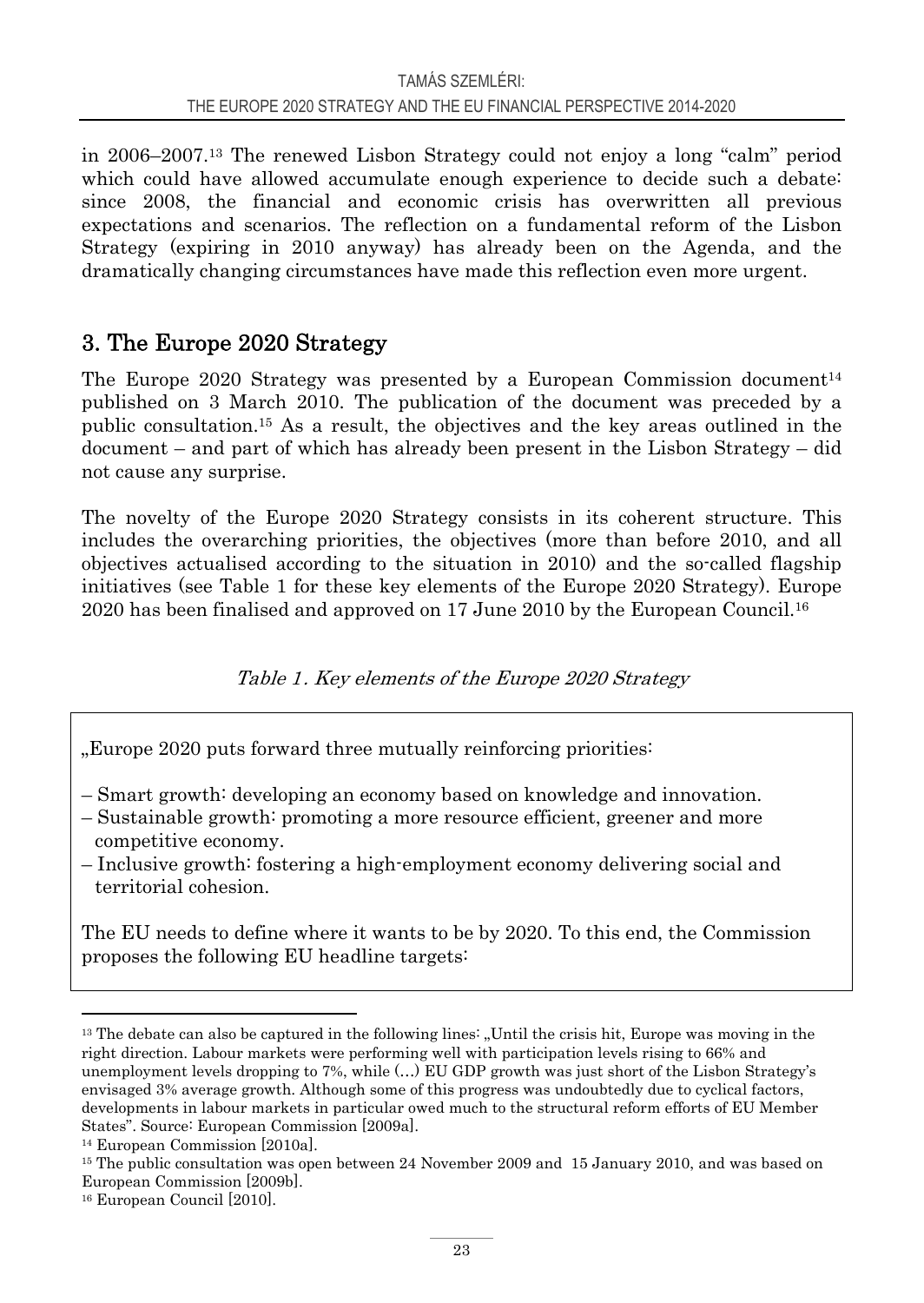- 75 % of the population aged 20-64 should be employed.
- 3% of the EU's GDP should be invested in R&D.
- The "20/20/20" climate/energy targets should be met (including an increase to 30% of emissions reduction if the conditions are right).
- The share of early school leavers should be under 10% and at least 40% of the younger generation should have a tertiary degree.
- 20 million less people should be at risk of poverty.

These targets are interrelated and critical to our overall success. To ensure that each Member State tailors the Europe 2020 strategy to its particular situation, the Commission proposes that EU goals are translated into national targets and trajectories.

The targets are representative of the three priorities of smart, sustainable and inclusive growth but they are not exhaustive: a wide range of actions at national, EU and international levels will be necessary to underpin them. The Commission is putting forward seven flagship initiatives to catalyse progress under each priority theme:

- "Innovation Union" to improve framework conditions and access to finance for research and innovation so as to ensure that innovative ideas can be turned into products and services that create growth and jobs.
- "Youth on the move" to enhance the performance of education systems and to facilitate the entry of young people to the labour market.
- "A digital agenda for Europe" to speed up the roll-out of high-speed internet and reap the benefits of a digital single market for households and firms.
- "Resource efficient Europe" to help decouple economic growth from the use of resources, support the shift towards a low carbon economy, increase the use of renewable energy sources, modernise our transport sector and promote energy efficiency.
- "An industrial policy for the globalisation era" to improve the business environment, notably for SMEs, and to support the development of a strong and sustainable industrial base able to compete globally.
- "An agenda for new skills and jobs" to modernise labour markets and empower people by developing their of skills throughout the lifecycle with a view to increase labour participation and better match labour supply and demand, including through labour mobility.
- "European platform against poverty" to ensure social and territorial cohesion such that the benefits of growth and jobs are widely shared and people experiencing poverty and social exclusion are enabled to live in dignity and take an active part in society."

Source: European Commission [2010a], pp. 5–6.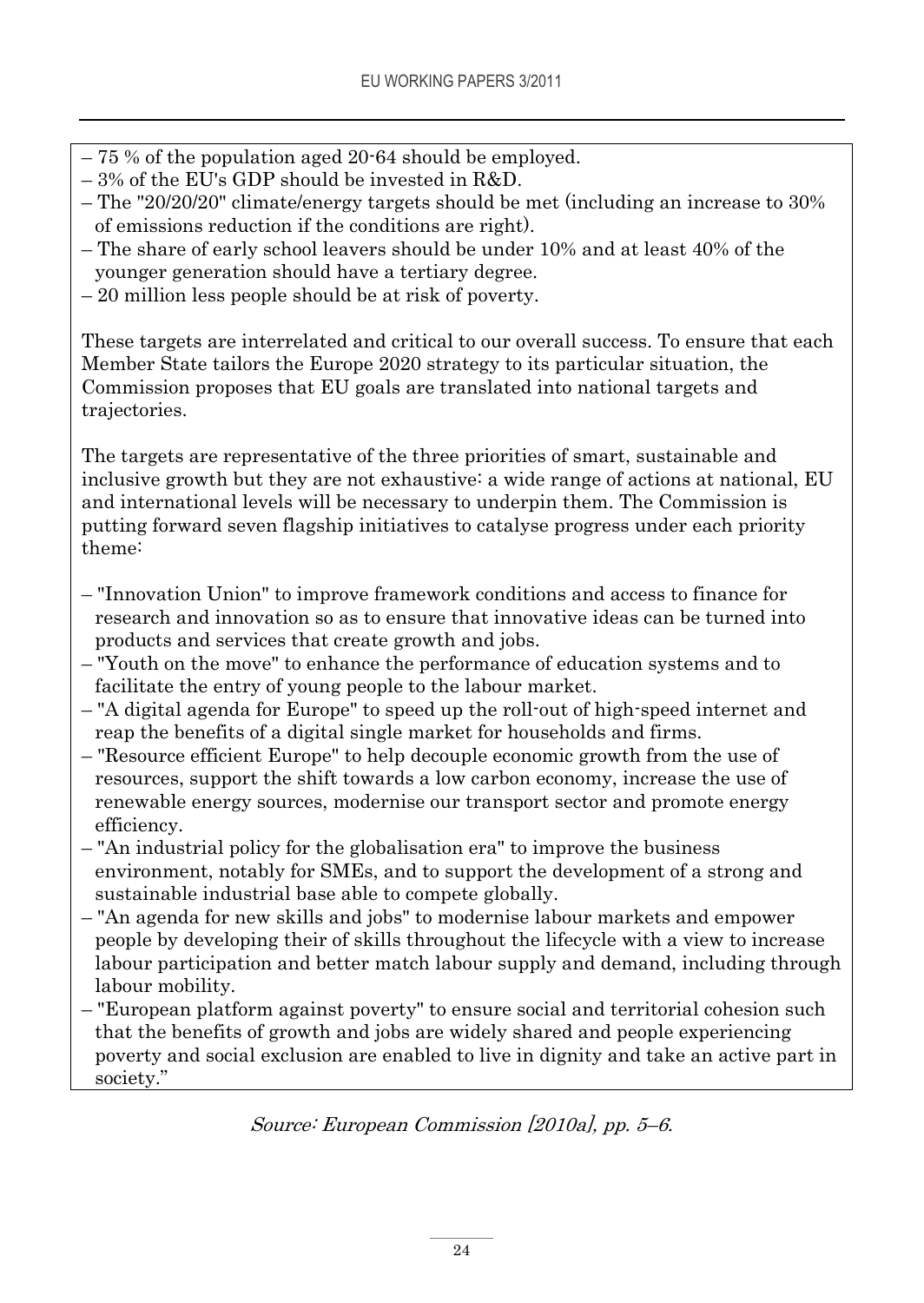An important element of the objectives is that – according to the European Commission's recommendation – Member States should "translate" the EU level objectives into national objectives and tracks<sup>17</sup>; this approach is also known from the post-2005 experience of the Lisbon Strategy. This way, the decomposition of the longterm objectives (visions) into more specific partial ojectives is (at least geographically) present. The question is – just as it was in the case of the Lisbon Strategy – whether the objectives are realistic, and whether the system allows for adequate flexibility.

Some changes – compared to the experiences of the Lisbon Strategy – give ground for optimism. Europe 2020 takes the international environment much more and in a much more realistic way into account, thus, it is more "embedded" into the global processes than its predecessor was. This feature has a positive effect on the seven flagship initiatives which constitute the main specific and issue-oriented tools of the Europe 2020 Strategy. The flagship initiatives themselves are clearly outlined; they cover fields that are all related both to traditional EU policies and to the three priorities of the Europe 2020 Strategy. This – more logical and more coherent approach – may provide better chances for coordinated action than in the case of the Lisbon Strategy.

Europe 2020 is about coordinated action of the Member States. Effective (and especially: efficient) coordinated action requires a well functioning institutional system. Under the Europe 2020 Strategy, tasks continue to be shared by EU and national level institutions,. However, national stability/convergence programmes as well as national reform programmes aiming at the realisation of the Europe 2020 Strategy will have to be integrated both into the national budgetary processes and into the European Semester (aiming at the strengthening of economic policy coordination between Member States).18 The efficient coordination of activities – both between different policy fields and between different levels of administration – is one of the key conditions of the success of the Europe 2020 Strategy.

### 4. The role of the EU budget

Beyond the aspects described until now, the realisation of the Europe 2020 Strategy necessarily raises the question of financing: who (the Member States' budgets and/or the EU budget) and to what extent will finance it?

According to the official website of the European Commission, the answer to the question why the Europe 2020 Strategy does not have its own budget is: "Because throwing money at problems is not the solution. The key to long-term, sustainable **growth is reform** – both structural reform and changes in public spending.<sup>"19</sup> At the same time it is also true that the areas targeted by the strategy have received

<sup>17</sup> European Commissin [2010a], p. 3.

<sup>18</sup> http://ec.europa.eu/europe2020/who-does-what/member-states/index\_en.htm, last accessed: 22 March 2012.

<sup>19</sup> http://ec.europa.eu/europe2020/services/faqs/index\_en.htm#4, last accessed: 24 March 2012.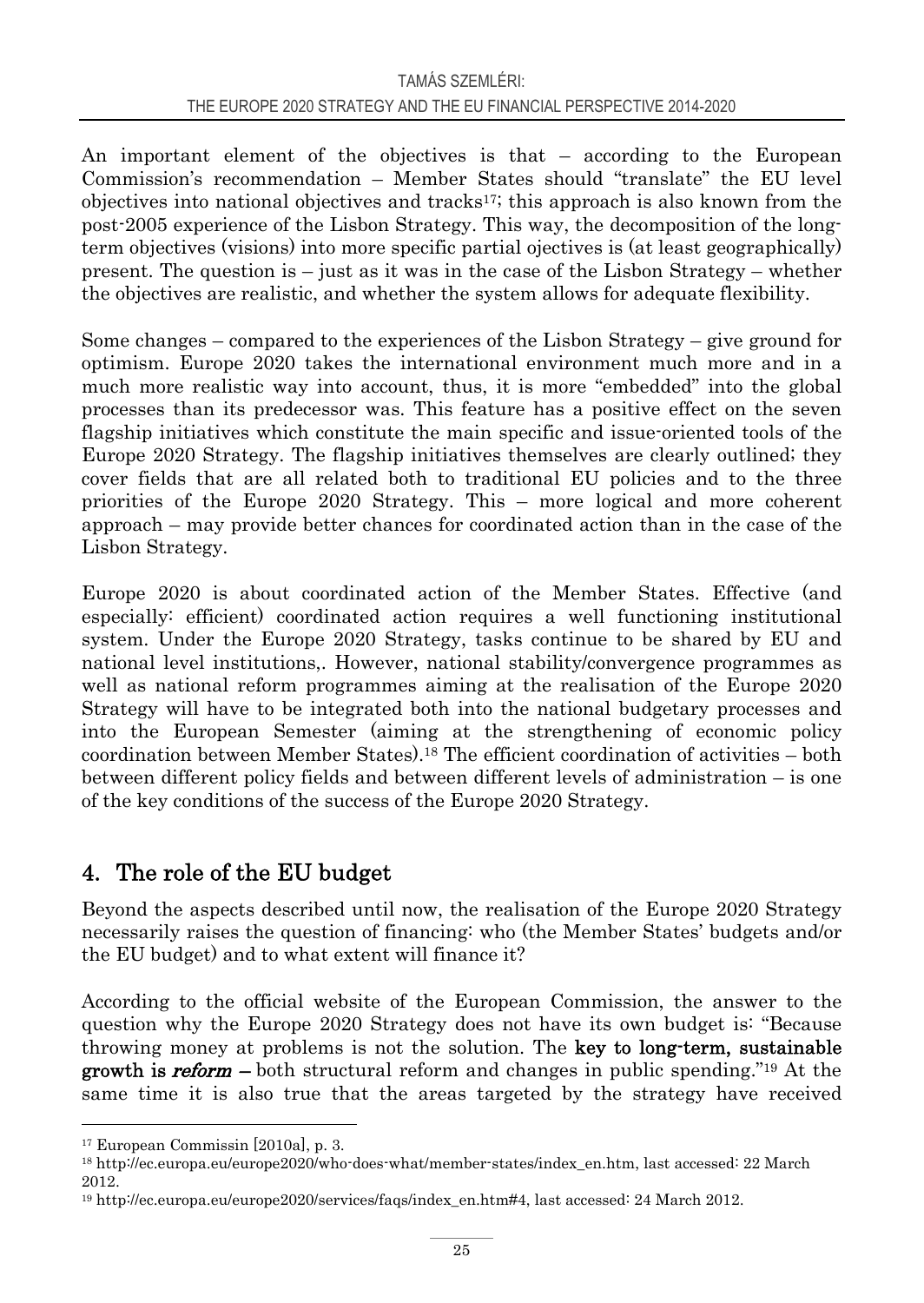considerable resources from the EU budget since 2007: "For example, between 2007 and 2013, over  $\epsilon$ 50bn is available for R&D projects, over  $\epsilon$ 3bn for competitiveness and innovation and nearly  $\epsilon$ 7bn for lifelong learning. This is all in addition to  $\epsilon$ 277bn worth of regional funding for the same period through the Structural Funds." 20

The text also emphasises the importance of other steps aiming at the improvement of the efficiency of both EU and Member State level funding: "In addition to this, EU governments will be encouraged to review their own public spending to improve quality and efficiency and, despite significant fiscal constraints, find ways to invest in sustainable growth. At the same time, **new financing models** (such as public-private partnerships, leveraging EU or European Investment Bank funding, etc.) should be explored, to pool public and private-sector resources and maximise impacts."21

The above amounts mean a very important step forward compared to the period before 2007. The most important new element on the expenditure side of the EU budget for the 2007–2013 financial perspective has probably benn the emphasised appearance of the "competitiveness" objective. However - especially in the light of the objectives set by the Europe 2020 Strategy –, these amounts seem to be still too limited.

All this has become even more important in the light of the document published by the European Commission on 19 October 2010.22 According to this document, the structure of the EU budget during the next financial perspective (beginning in 2014) may be built on the logic of the Europe 2020 Strategy. Some months later, the official proposal of the European Commission for the multiannual financial framework 2014–  $2020^{23}$  – published on 29 June 2011 – has confirmed this approach and revealed its details.

Beyond its title (A budget for Europe 2020), the document precises in the very beginning that the EU budget has the objective to support the Europe 2020 Strategy: "In preparing its proposals for the future budget of the European Union, the Commission has faced the challenge of being able to fund the growing number of policy areas where the EU can be more effective by acting through the EU level in the current climate of national austerity and fiscal consolidation. This has led it to propose a budget with a strong pan- European logic, designed to drive the Europe 2020 growth strategy. This proposal is innovative in terms of the quality of its spending proposals and also in terms of how the EU budget should be funded in future, potentially easing the direct impact on national budgets and making it a truly European budget."24

<sup>&</sup>lt;sup>20</sup> http://ec.europa.eu/europe2020/services/faqs/index\_en.htm#4, last accessed: 24 March 2012.<br><sup>21</sup> http://ec.europa.eu/europe2020/services/faqs/index\_en.htm#4, last accessed: 24 March 2012.<br><sup>22</sup> European Commission [201

<sup>23</sup> European Commission [2011].

 $24$  European Commission [2011], p. 5.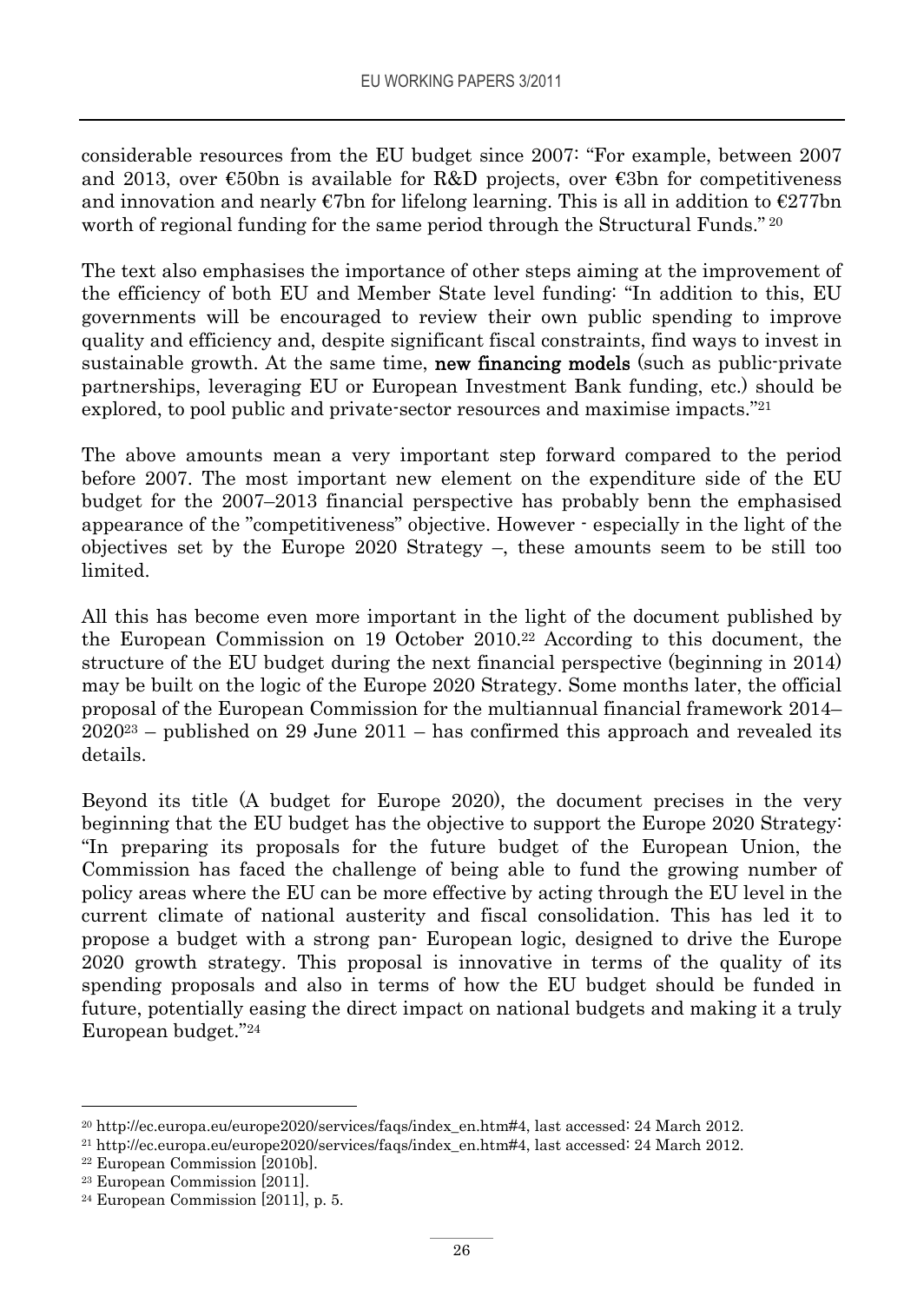Table 2 shows the figures of the multiannual financial framework in terms of commitments. It is clear that Headings 1 and 2 (representing 85% of total expenditure in the period 2014–2020) are the ones related to the three priorities (Smart, Inclusive and Sustainable Growth) of the Europe 2020 Strategy. It is also clear that – beyond their new names – these headings are very similar to Headings 1 and 2 in the present period. Of course, there are some interesting new elements and mechanisms (first of all, the Connecting Europe facility), but the changes are far form looking revolutionary.

Still, the fact that the EU budget is very closely tied to the Europe 2020 Strategy is an important novelty. The success or the failure of the strategy will also mean the success or the failure ofthe budget. If Europe 2020 becomes a success, the use of the budget will be regarded – in line with the evaluations in the Commission proposal – as innovative and efficient. If, on the contrary, Europe 2020 will be more similar to its predecessor (the Lisbon Strategy), the failure may shed a negative light on the EU budget, too. Therefore, the decision of the European Commission to link the budget with the Europe 2020 Strategy is a courageous step  $-$  it also means that this step is not without risks.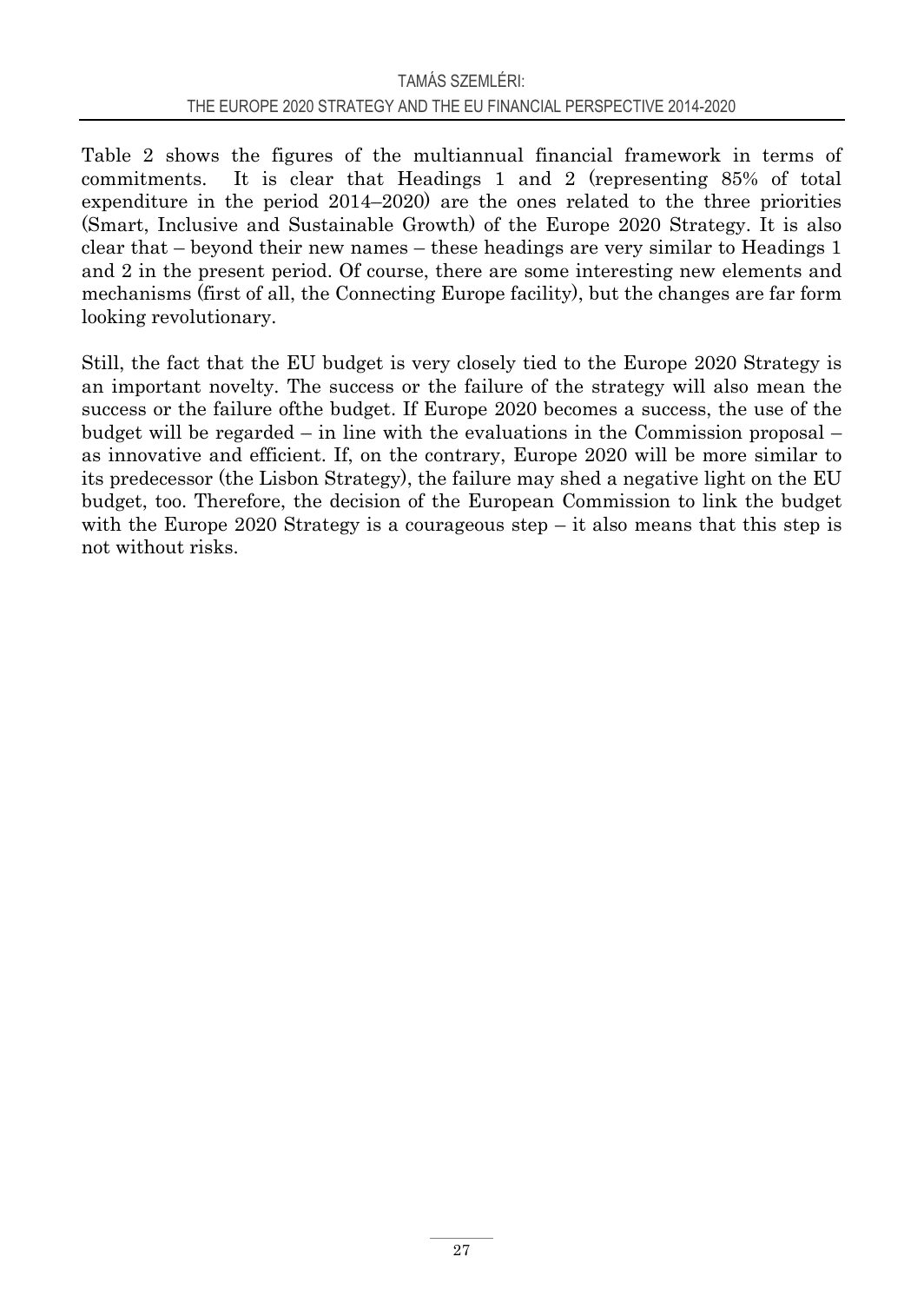| 2011 prices                                                                                | 2013          | 2014          | 2015           | 2016           | 2017           | 2018           | 2019           | 2020           | 2014-2020        |
|--------------------------------------------------------------------------------------------|---------------|---------------|----------------|----------------|----------------|----------------|----------------|----------------|------------------|
| HEADING 1 Smart and inclusive Growth                                                       |               |               |                |                |                |                |                |                |                  |
| Galleo                                                                                     |               | 1.100         | 1.100          | 900            | 900            | 700            | 900            | 1,400          | 7.000            |
| Nuclear safety + decommissioning                                                           | 279           | 134           | 134            | 134            | 134            | 55             | 55             | 55             | 700              |
| CSF research and innovation                                                                | 9.768         | 10.079        | 10.529         | 10.979         | 11.429         | 11,879         | 12.329         | 12.776         | 80,000           |
| New Competitiveness/SME<br>Single Education, Training, Youth and Sport                     | 17<br>1.309   | 235<br>1,423  | 270<br>1.673   | 305<br>1.923   | 340<br>2.173   | 375<br>2.423   | 410<br>2.673   | 445<br>2.923   | 2.380<br>15.210  |
| Social development agenda                                                                  | 119           | 121           | 121            | 121            | 121            | 121            | 121            | 124            | 850              |
| Customs-Fiscalis-Anti Fraud                                                                | 107           | 120           | 120            | 120            | 120            | 120            | 120            | 120            | 840              |
| Agencies                                                                                   | 258           | 237           | 291            | 290            | 291            | 265            | 326            | 331            | 2.030            |
| Other<br>Margin                                                                            | 308<br>49     | 267<br>513    | 267<br>533     | 267<br>553     | 267<br>573     | 267<br>593     | 267<br>613     | 267<br>633     | 1.868<br>4.009   |
|                                                                                            |               |               |                |                |                |                |                |                |                  |
| Energy<br>Transport                                                                        | 22<br>1.552   | 973<br>2.299  | 1.233<br>2,499 | 1.033<br>2,899 | 1.173<br>3.099 | 1.303<br>3.499 | 1.503<br>3.699 | 1.903<br>3.700 | 9.121<br>21.694  |
| ICT                                                                                        |               | 642           | 782            | 1.182          | 1.442          | 1.512          | 1.712          | 1.913          | 9.185            |
| Connecting Europe Facility                                                                 | 1.577         | 3.914         | 4.514          | 5.114          | 5.714          | 6.314          | 6.914          | 7.516          | 40.000           |
| Regional convergence                                                                       | 30.692        | 22.032        | 22,459         | 22,836         | 23.227         | 23.631         | 24.012         | 24.393         | 162.590          |
| Transition regions                                                                         | 1,963         | 5.549         | 5.555          | 5.560          | 5.565          | 5.570          | 5.574          | 5.579          | 38.952           |
| Competitiveness                                                                            | 6.314         | 7.592         | 7.592          | 7.592          | 7.592          | 7.592          | 7.592          | 7.592          | 53.143           |
| Territorial cooperation                                                                    | 1.304         | 1.671         | 1.671          | 1.671          | 1.671          | 1.671          | 1.671          | 1.671          | 11.700           |
| Cohesion fund                                                                              | 11.889        | 9.577         | 9.620          | 9.636          | 9.708          | 9,888          | 10.059         | 10.222         | 68.710           |
| Outermost and sparsely populated regions<br>Cohesion policy                                | 249<br>52.406 | 132<br>46.554 | 132<br>47.029  | 132<br>47.428  | 132<br>47.895  | 132<br>48.484  | 132<br>49.041  | 132<br>49.589  | 926<br>336,020   |
| H1 TOTAL                                                                                   | 66.354        | 64.696        | 66.680         | 68.133         | 69.956         | 71,696         | 73.768         | 78.179         | 490.908          |
|                                                                                            |               |               |                |                |                |                |                |                |                  |
| <b>HEADING 2 Sustainable Growth: natural resources</b>                                     |               |               |                |                |                |                |                |                |                  |
| Subcelling CAP (direct payments + market expenditures)                                     | 43.515        | 42.244        | 41.623         | 41.029         | 40.420         | 39.618         | 38.831         | 38.060         | 281,825          |
| Rural Development                                                                          | 13,890        | 13.618        | 13.351         | 13.089         | 12.832         | 12.581         | 12.334         | 12.092         | 89.899           |
| EMFF (incl. market measures) + FPA's + RFMO's<br>Environment and climate action (Life+)    | 984<br>362    | 945<br>390    | 950<br>415     | 955<br>440     | 955<br>465     | 960<br>490     | 960<br>515     | 960<br>485     | 6.685<br>3,200   |
| Agencies                                                                                   | 45            | 49            | 49             | 49             | 49             | 49             | 49             | 49             | 344              |
| Margin                                                                                     | 230           | 140           | 140            | 140            | 140            | 140            | 140            | 139            | 979              |
| H2 TOTAL                                                                                   | 69.031        | 67,388        | 68.627         | 66.702         | 64.861         | 63.837         | 62.829         | 61.784         | 382.927          |
| HEADING 3 Security and offizenchip                                                         |               |               |                |                |                |                |                |                |                  |
|                                                                                            |               |               |                |                |                |                |                |                |                  |
| Migration Management Fund<br>Internal Security                                             | 487<br>604    | 490<br>528    | 490<br>548     | 490<br>568     | 490<br>588     | 490<br>608     | 490<br>628     | 493<br>649     | 3,433            |
| IT systems                                                                                 | 132           | 104           | 104            | 104            | 104            | 104            | 104            | 105            | 4.113<br>729     |
| Justice                                                                                    | 44            | 44            | 50             | 55             | 60             | 65             | 70             | 72             | 416              |
| Rights and Citizenship                                                                     | 35            | 41            | 45             | 50             | 55             | 60             | 65             | 71             | 387              |
| Civil protection                                                                           | 20<br>29      | 35            | 35             | 35             | 35             | 35             | 35             | 35             | 245              |
| Europe for Citizens<br>Food safety                                                         |               | 79<br>330     | 29<br>323      | 29<br>317      | 29<br>311      | 29<br>305      | 29<br>299      | 29<br>293      | 203<br>2.177     |
| Public Health                                                                              | 54            | 57            | 57             | 57             | 57             | 57             | 57             | 54             | 396              |
| Consumer protection                                                                        | 24            | 25            | 25             | 25             | 25             | 25             | 25             | 25             | 175              |
| Creative Europe Programme                                                                  | 181           | 182           | 197            | 212            | 227            | 242            | 257            | 273            | 1.590            |
| Agencies                                                                                   | 387           | 431           | 431            | 431            | 431            | 431            | 431            | 431            | 3.020            |
| Other<br>Margin                                                                            | 155<br>57     | 105<br>130    | 105<br>130     | 106<br>130     | 105<br>130     | 105<br>130     | 105<br>130     | 105<br>129     | 743<br>909       |
| H3 TOTAL                                                                                   | 2.209         | 2.632         | 2.671          | 2.609          | 2,848          | 2.687          | 2.728          | 2.783          | 18.536           |
|                                                                                            |               |               |                |                |                |                |                |                |                  |
| <b>HEADING 4 Global Europe</b>                                                             |               |               |                |                |                |                |                |                |                  |
| Instrument for Pre-Accession (IPA)                                                         | 1,888         | 1.789         | 1.789          | 1.789          | 1.789          | 1.789          | 1.789          | 1.789          | 12.520           |
| Eur, neighborhood instr. (ENI)                                                             | 2.268         | 2.100         | 2.213          | 2.226          | 2,265          | 2,340          | 2.439          | 2.514          | 16.097           |
| EIDHR<br>Stability/ES)                                                                     | 169<br>357    | 200<br>359    | 200<br>359     | 200<br>359     | 200<br>359     | 200<br>359     | 200<br>359     | 200<br>359     | 1,400<br>2.510   |
| Security (CFSP)                                                                            | 352           | 359           | 359            | 359            | 359            | 359            | 359            | 359            | 2.510            |
| Partnership instrument (PI)                                                                | 70            | 126           | 130            | 135            | 141            | 148            | 155            | 164            | 1.000            |
| Development Coop Instr. (DCI)                                                              | 2.553         | 2.560         | 2.682          | 2,808          | 2.938          | 3.069          | 3.202          | 3.338          | 20.597           |
| Humanitarian aid                                                                           | 841           | 930           | 925            | 920            | 915            | 910            | 905            | 900            | 6.405            |
| Civil Protection (CPFI) + ERC<br><b>EVHAC</b>                                              | Ş<br>¢        | 30<br>20      | 30<br>22       | 30<br>25       | 30<br>29       | 30<br>33       | 30<br>38       | 30<br>43       | 210<br>210       |
| Instrument for Nuclear Safety Cooperation (INSC)                                           | 76            | 80            | 30             | 80             | 80             | 80             | 80             | 80             | 560              |
| Macro-financial assistance                                                                 | 132           | 85            | 85             | 85             | 85             | 84             | R4             | 85             | 593              |
| Gurantee fund for External actions                                                         | 250           | 236           | 231            | 226            | 195            | 157            | 128            | 84             | 1.257            |
| Agencies<br>Other                                                                          | 20            | 20            | 20             | 20             | 20             | 20             | 20             | 20             | 137              |
| Margin                                                                                     | 141<br>101    | 134<br>374    | 134<br>388     | 189<br>396     | 134<br>422     | 134<br>439     | 134<br>458     | 134<br>523     | 999<br>3,000     |
| <b>H4 TOTAL</b>                                                                            | 8.222         | 8,400         | 8.645          | 8.845          | 9,960          | 10.160         | 10.380         | 10.620         | 70.000           |
| <b>HEADING 6 Administration</b>                                                            |               |               |                |                |                |                |                |                |                  |
|                                                                                            | 1.522         | 1.575         | 1,640          | 1,687          | 1,752          | 1,785          | 1.839          | 1.886          |                  |
| Pension expenditures and European Schools<br>Adminstrative expenditure of the institutions | 6,802         | 6,812         | 6.869          | 6.924          | 6.991          | 7.074          | 7.156          | 7.239          | 12.165<br>49.064 |
| Margin                                                                                     | 510           | 155           | 170            | 185            | 200            | 215            | 230            | 247            | 1,400            |
| H& TOTAL                                                                                   | 8.833         | 8.542         | 8.679          | 8.796          | 8.943          | 8.073          | 9.225          | 0.371          | 62.629           |
| TOTAL                                                                                      | 146,850       | 142,558       | 144.002        | 145,085        | 148,368        | 147,344        | 148.928        | 150.718        | 1.025.000        |
| In % of GNI                                                                                | 1,12%         | 1,08%         | 1,07%          | 1,08%          | 1,08%          | 1,06%          | 1,04%          | 1,039          | 1,06%            |
| Source: European Commission [2011], p. 25.                                                 |               |               |                |                |                |                |                |                |                  |

Table 2 MULTIANNUAL FINANCIAL FRAMEWORK 2014-2020 (IN COMMITMENTS)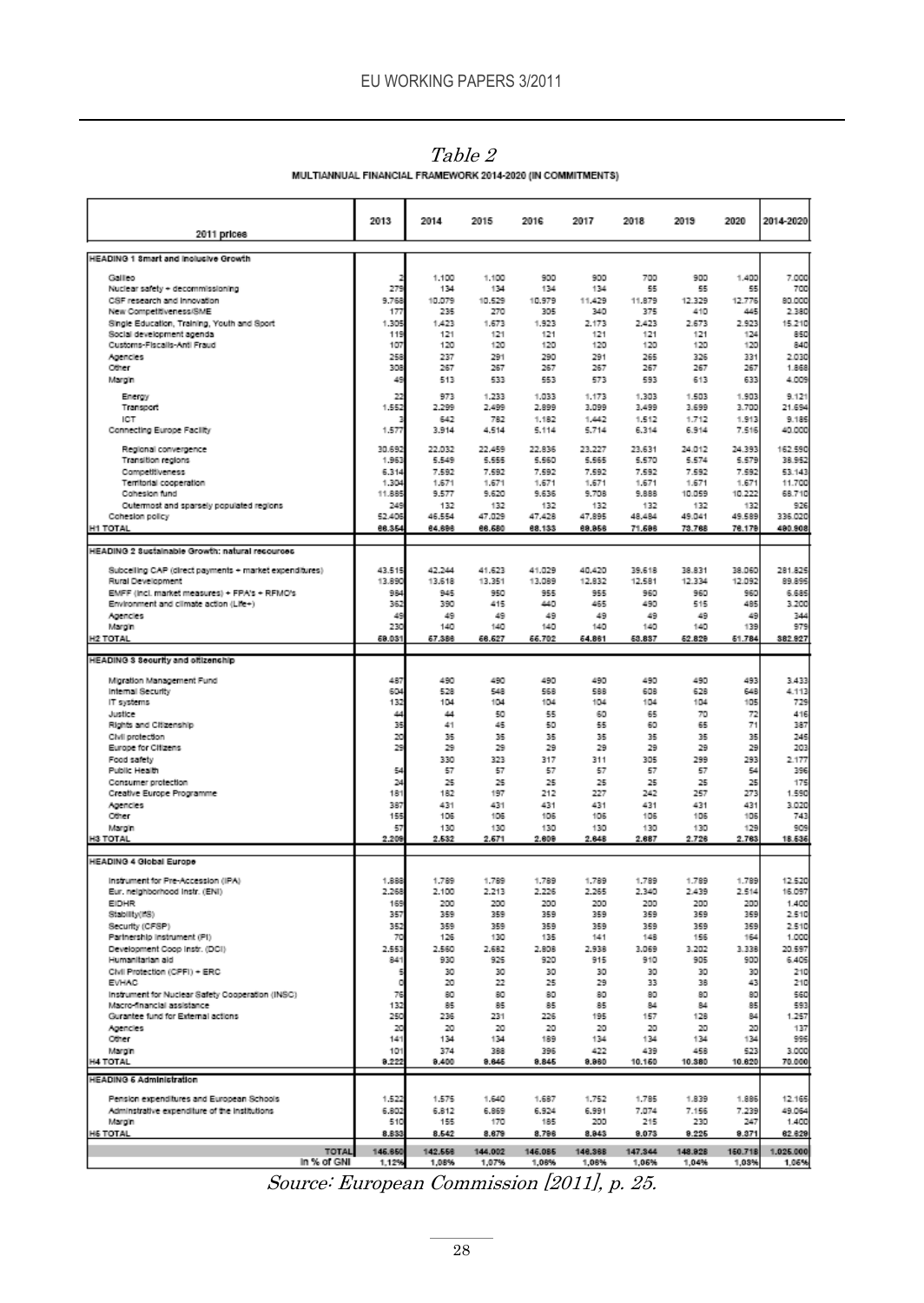## Concluding remarks

By now, it is clear that the Europe 2020 Strategy will play a central role in the intetntions to realise the main economic mid-term economic priorities of the EU. It is also clear that the European Commission intends to build the next multiannual financial framework on the logic of the Europe 2020 Strategy – although details may change until the agreement on the key figures of the 2014–2020 financial perspective, this logic will very probably remain. This is why it is extremely important to fill the framework of Europe 2020 with real content (and not only with nicely sounding objectives). Otherwise, not just the Europe 2020 Strategy, but also the effectiveness and the efficiency of the EU budget (and also of national budgets) – based on the strategy – may be seriously damaged.

If the real content exists and if the institutional system necessary for the gradual realisation of the objectives is there, then the idea of building the EU budget onto the structure and logic of the Europe 2020 Strategy can prove to be a good one. In the opposite case, the idea can lead to the continuation of the present situation, which would be a disaster both from the point of view of the Europe 2020 Strategy and from that of a future-oriented and efficiently used EU budget.

### References

.

European Commission [2009a]: Commission Staff working document. Lisbon Strategy evaluation document, European Commission, Brussels, 2.2.2010, SEC(2010) 114 final.

European Commission [2009b]: Commission Working Document: Consultation on the future "EU 2020" trategy, Commission of the European Communities, Brussels, 24.11.2009, COM(2009) 647 final.

European Commission [2010a]: Communication from the Commission: Europe 2020: A strategy for smart, sustainable and inclusive growth, European Commission, Brussels, 3.3.2010, COM(2010) 2020 final

European Commission [2010b]: Communication for the Commission to the European Parliament, the Council, the European Economic and social Committee, the Committee of the Regions and the National Parliaments: The EU Budget Review, European Commission, Brussels, 19.10.2010, COM(2010) 700 final.

European Commission [2011]: A Budget For Europe 2020 – Part I – Communication from the Commission to the European Parliament, the Council, the European Economic and Social Committee and the Committee of the Regions COM(2011), 500/I final.